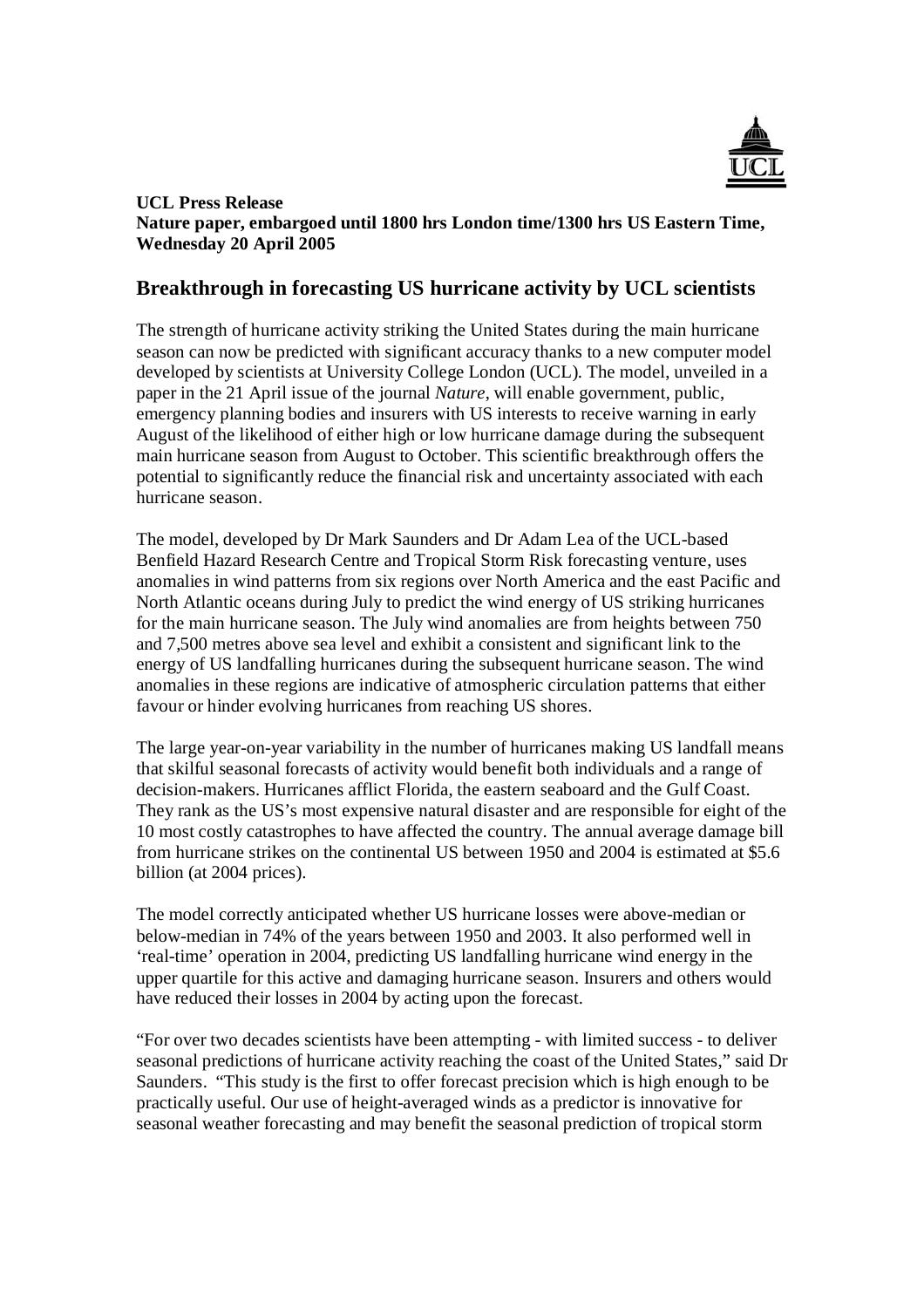landfalls elsewhere in the world. All those with an interest may access our forecast for the 2005 US hurricane season from www.tropicalstormrisk.com on the 4<sup>th</sup> August."

## **Notes for Editors**

1. *Seasonal prediction of hurricane activity reaching the coast of the United States*, by Dr Mark A. Saunders and Dr Adam S. Lea, appears in the 21 April issue of the journal *Nature*.

2. This work is supported by the TSR (Tropical Storm Risk) venture sponsored by Benfield (an independent reinsurance intermediary), Royal & Sun Alliance (an insurance group), and Crawford & Company (a claims management solutions company).

3. For images, interviews and filming requests, please contact Dominique Fourniol in the UCL Media Relations Office, 0044 (0)207 679 9728, d.fourniol@ucl.ac.uk.

# **About UCL**

Founded in 1826, UCL is the Sunday Times University of the Year 2004 and the fourthranked UK university in the top 500 world universities for 2004 league table produced by the Shanghai Jiao Tong University. In the government's most recent Research Assessment Exercise, 59 UCL departments achieved top ratings of 5\* and 5, indicating research quality of international excellence.

UCL's centres of excellence include: Slade School of Fine Art; Bartlett School of Architecture; Benfield Hazard Research Centre; Institute of Child Health; Institute of Ophthalmology (Moorfields); Institute of Neurology; Royal Free and University College Medical School.

UCL was the first English university established after Oxford and Cambridge, the first to admit students regardless of race, class, religion or gender, and the first to provide systematic teaching of law, architecture and medicine. UCL alumni include Mahatma Gandhi, Chaim Herzog, Junichiro Koizumi, Lord Woolf and members of the band Coldplay.

# **About Benfield Hazard Research Centre**

With over forty researchers and practitioners, the Benfield Hazard Research Centre (BHRC) at UCL is Europe's leading multidisciplinary academic hazard research centre (www.benfieldhrc.org). The BHRC is sponsored by Benfield, the independent reinsurance intermediary and risk advisory business. Benfield's customers include many of the world's major insurance and reinsurance companies as well as government entities and global corporations.